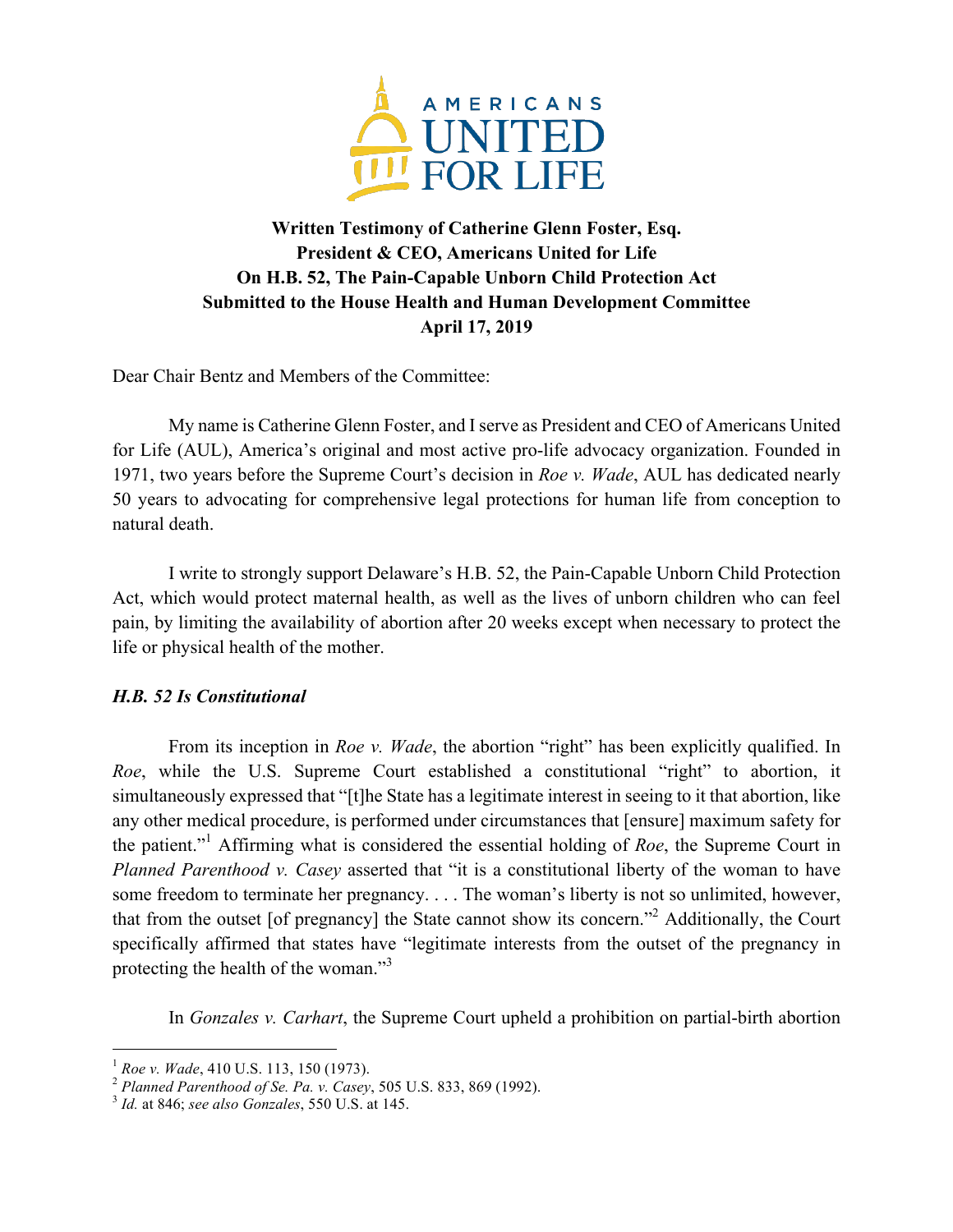that operated throughout pregnancy, pre- as well as postviability, in deference to Congress's legislative findings that the prohibition protected against fetal pain and upheld the integrity of the medical profession by drawing a bright line between abortion and infanticide.<sup>4</sup> The Court also credited Congress's policy judgment that "the practice of performing a partial-birth abortion . . . is a gruesome and inhumane procedure that is never medically necessary and should be prohibited," except where "necessary to save the life of the mother."<sup>5</sup> The ban applied "both previability and postviability because, by common understanding and scientific terminology," the Court noted, "a fetus is a living organism while within the womb, whether or not it is viable outside the womb."6

*Gonzales*, then, establishes that factors other than viability matter to the Court's abortion jurisprudence. As with the federal Partial-Birth Abortion Ban Act upheld in *Gonzales*, Delaware's Pain-Capable Act does not ban all pre-viability abortions. It continues to allow them prior to 20 weeks postfertilization (22 weeks from a woman's last menstrual period (LMP)) when, as even abortion proponents acknowledge, the overwhelmingly large majority of second-trimester abortions are performed. The Act would also continue to allow abortions even after 20 weeks when terminating the pregnancy is necessary to avert death or serious health risk to the mother. But in response to current medical understanding, the Act proposes limitations on abortions after the 20 week mark in order to protect against fetal pain and a significant increased risk to maternal health. These are the very kind of State interests based on evolving medical evidence that are not captured by the viability line, but that the Court credited in *Gonzales*.

Many states have acted on the legitimate interests of protecting maternal health as well as the unborn child. Currently, 18 states maintain an enforceable limitation on abortion at 20 weeks postfertilization: Alabama, Arkansas, Georgia, Indiana, Iowa, Kansas, Kentucky, Louisiana, Mississippi, Nebraska, North Dakota, Ohio, Oklahoma, South Carolina, South Dakota, Texas, West Virginia, and Wisconsin.<sup>7</sup> Arizona's 20-week LMP restriction was struck down by the Ninth Circuit Court of Appeals<sup>8</sup> and Idaho's 20-week postfertilization (22 weeks LMP) restriction was enjoined as well.<sup>9</sup> North Carolina's law was recently temporarily enjoined by a trial court, adopting reasoning similar to the Ninth Circuit's holdings in *Isaacson v. Horne* and *McCormack v. Herzog* that pre-viability restrictions are "per se unconstitutional."<sup>10</sup> Consequently, Idaho is the only state in which a 20-week postfertilization law (22 weeks LMP) similar to H.B. 52 has been challenged in court. The fact that none of the 20-week postfertilization laws that rely on fetal pain have been challenged outside of the Ninth Circuit Court of Appeals is striking, especially in light of the current wave of ongoing litigation over state abortion regulations. I believe the reason is simple:

i<br>Li

<sup>4</sup> *Gonzales v. Carhart*, 550 U.S. 124, <sup>158</sup> (2007). <sup>5</sup> *Id.* at 141–42, 158.

<sup>6</sup> *Id.* at 147; *see also id*. at 156 (concluding the Act did not impose a "substantial obstacle to late-term, but previability, abortions").

<sup>&</sup>lt;sup>7</sup> Mississippi's limitation begins two weeks earlier at 20 weeks LMP (18 weeks postfertilization).<br>
<sup>8</sup> *Isaacson v. Horne*, 716 F.3d 1213 (2013), *cert denied*, 571 U.S. 1127 (2014).<br>
<sup>9</sup> *McCormack v. Herzog*, 788 F.3d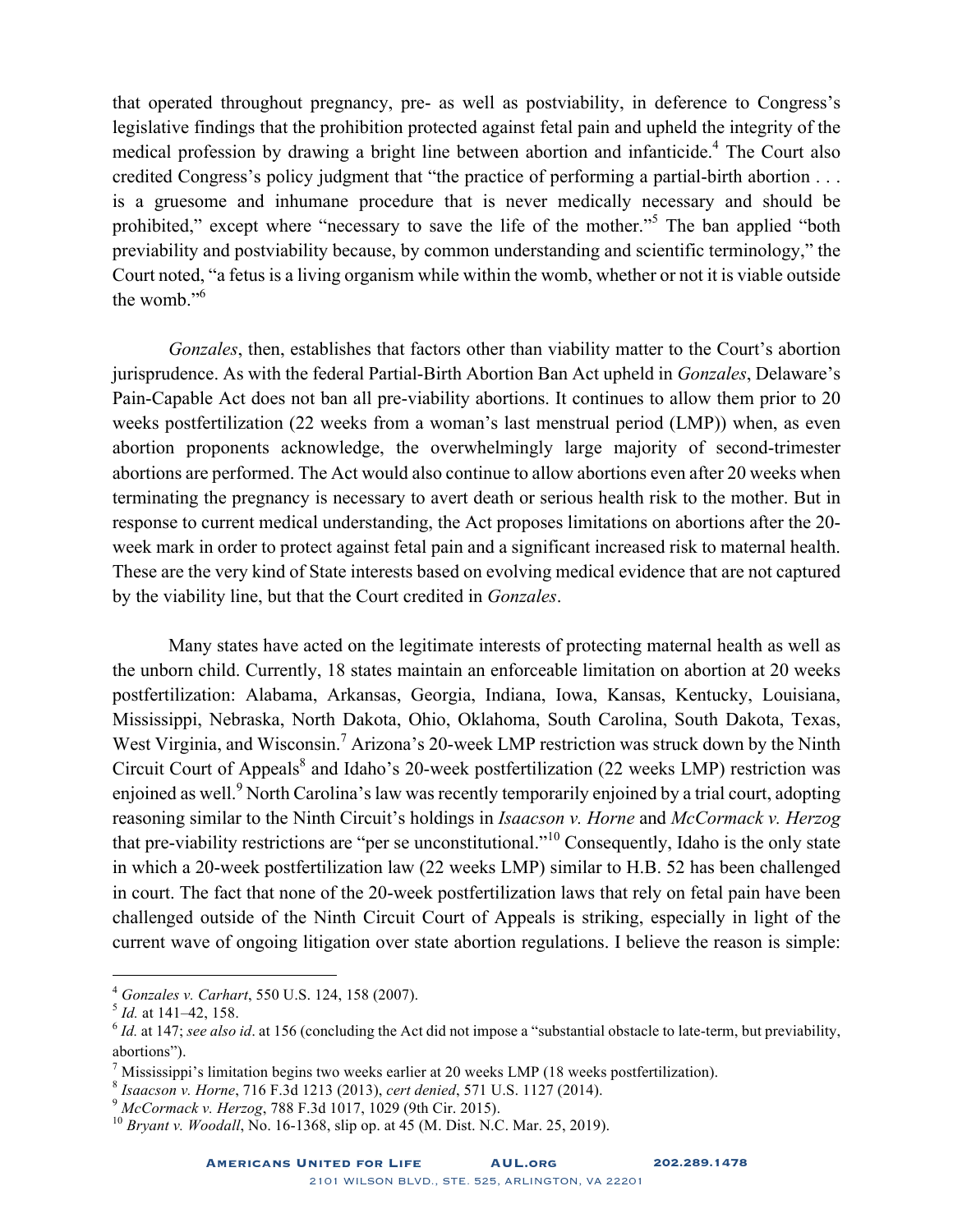abortion advocates know that these measures are likely to withstand scrutiny in the Supreme Court.

## *Later-Term Abortions Carry High Risks*

When abortion was enshrined as a constitutional "right" by the Supreme Court, it was done without any real consideration of the impact of abortion on maternal health. No medical data was entered into the legal record. In fact, when *Roe* was decided four decades ago, there were few, if any, peer-reviewed studies related to the long-term risks of abortion.<sup>11</sup> Now the medical field paints a different picture than that before the Court in 1973. We now know what the Justices did not know (or refused to consider) then: abortion harms women, and the risk of harm increases substantially with gestational age.

It is undisputed that abortion carries a higher medical risk when performed later in pregnancy. Gestational age is the strongest risk factor for abortion-related mortality, and the incidence of major complications is significantly higher after 20 weeks' gestation.<sup>12</sup> For example, compared to an abortion at 8 weeks' gestation, the relative risk of mortality increases exponentially (by 38 percent for each additional week) at higher gestations.<sup>13</sup> Specifically, the risk of death at 8 weeks is reported to be one death per one million abortions; at 16 to 20 weeks, that risk rises to 1 per every 29,000 abortions; and at 21 weeks or more, the risk of death is 1 per every 11,000 abortions.<sup>14</sup> In other words, a woman seeking an abortion at 20 weeks is 35 times more likely to die from abortion than she was in the first trimester. And at 21 weeks or more, she is 91 times more likely to die from abortion than she was in the first trimester.

Researchers have concluded that it may not be possible to reduce the risk of death in laterterm abortions because of the "inherently greater technical complexity of later abortions."<sup>15</sup> This is because in later-term abortions, the cervix needs to be dilated to a greater degree, the increased blood flow predisposes to hemorrhage, and the myometrium is relaxed and more subject to perforation. Thus, even setting aside the debate over whether abortion at early gestational ages is relatively safe,16 its risks at 20 weeks and beyond put the lie to *Roe*'s assumptions that access to the procedure must be guaranteed for virtually any reason. Protecting women from a highly risky,

i<br>Li

<sup>&</sup>lt;sup>11</sup> *See* C.D. Forsythe, ABUSE OF DISCRETION: THE INSIDE STORY OF THE SUPREME COURT'S CREATION OF THE RIGHT TO ABORTION (2013) (providing information on the legal and medical landscape in 1973).

<sup>&</sup>lt;sup>12</sup> L.A. Bartlett et al., *Risk Factors for Legal Induced Abortion—Related Mortality in the United States*, 103

OBSTETRICS & GYNECOLOGY 729, 731 (2004); J.P. Pregler & A.H. DeCherney, WOMEN'S HEALTH: PRINCIPLES AND CLINICAL PRACTICE 232 (2002).

<sup>&</sup>lt;sup>13</sup> Barlett, *supra* note 12.<br><sup>14</sup> *Id.* 15 *Id.* at 735.<br><sup>15</sup> *Id.* at 735.<br><sup>16</sup> It is impossible to definitively state how safe abortion is in the United States, when only 27 states require providers to report injuries and complications from abortion. Guttmacher Institute, *Abortion Reporting Requirements* (2017), https://www.guttmacher.org/state-policy/explore/abortion-reporting-requirements (last visited Apr. 16, 2019). Moreover, abortion is predominantly practiced by contract physicians, who are often unavailable for follow-up; abortion complications consequently are usually treated in hospital emergency departments, where they are not reflected in complications data.